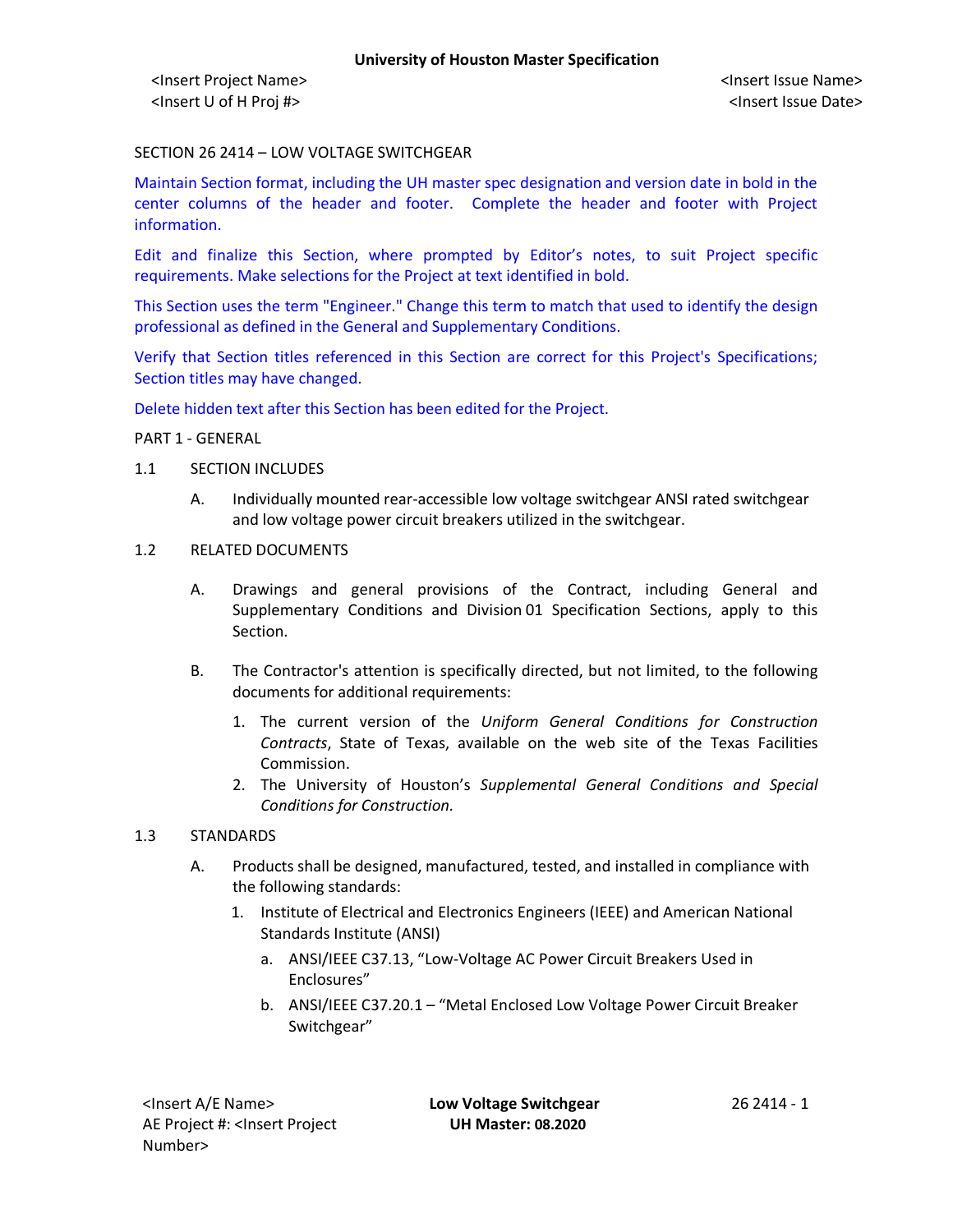<Insert Project Name> <Insert Issue Name> <Insert U of H Proj #> <Insert Issue Date>

- c. ANSI/IEEE C37.20.7 "Guide for Testing Metal-Enclosed Switchgear Rated Up to 38 kV for Internal Arcing Faults"
- d. ANSI/IEEE C37.13 "Low Voltage AC Power Circuit Breakers Used in Equipment"
- e. ANSI/IEEE C37.13 "Low Voltage AC Power Circuit Breakers used in Equipment"
- f. ANSI/IEEE C37.16 "Preferred Rating, Related Requirement and Application Recommendations for Low Voltage Power Circuit Breakers and AC Power Circuit Protectors"
- g. ANSI/IEEE C37.50 "Testing of Low Voltage AC Power Circuit Breakers"
- 2. National Electrical Manufacturers Association (NEMA)
	- a. NEMA SG-5, "Power Switchgear Assemblies"
	- b. NEMA 250, "Enclosures for Electrical Equipment"
	- c. NEMA SG-3, "Low Voltage Power Circuit Breakers"
- 3. National Fire Protection Agency (NFPA)
	- a. NFPA 70, "National Electrical Code (NEC)"
	- b. NFPA 79, "Electrical Standard for Industrial Machinery"
- 4. Underwriters Laboratories, Inc. (UL)
	- a. UL 1558, "Switchgear Assemblies"
	- b. UL 50, "Enclosures for Electrical Equipment"
	- c. UL 1066, "Low-Voltage AC and DC Power Circuit Breakers Used in Enclosures"

# 1.4 SUBMITTALS

- A. Shop Drawing submittals shall include, but not be limited to, the following:
	- 1. Switchgear cut sheets with all bus and overcurrent device ratings, capacities, characteristics, features and associated accessories clearly indicated. Cut sheets shall include information on switchgear indicating instruments and instrument transformers.
	- 2. Submit dimensioned drawings of switchgear showing accurately scaled basic units including, but not limited to, auxiliary compartments and components.
	- 3. Submit schematics and wiring diagrams for metering and controls.
- 1.5 DELIVERY, STORAGE AND HANDLING
	- A. Deliver switchgear in factory-fabricated water-resistant wrapping, and mounted on shipping skids.
	- B. Handle in accordance with manufacturer's instructions to avoid damage to material components, enclosure, and finish. switchgear shall be provided with adequate lifting means.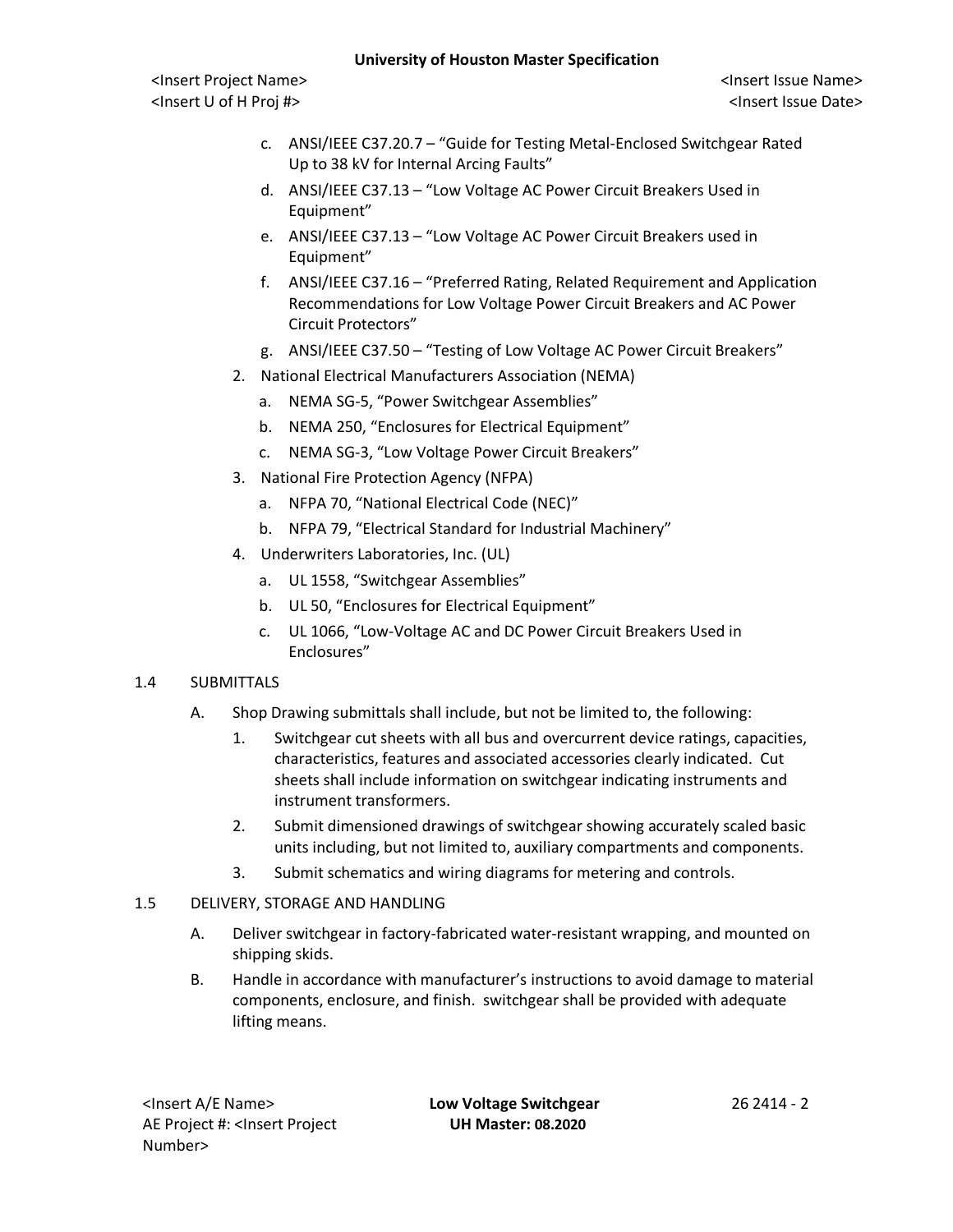C. Store in a clean, dry space and protect from the weather. Maintain factorywrapping or provide an additional heavy canvas or plastic cover.

# PART 2 - PRODUCTS

- 2.1 MANUFACTURERS
	- A. Provide products complying with these specifications and produced by one of the following:
		- 1. Eaton.
		- 2. ABB.
		- 3. Square D Company.
		- 4. Siemens.
		- 5. Powell Electric.
- 2.2 MATERIALS AND COMPONENTS
	- A. Low voltage switchgear shall be indoor, metal-clad, and have electrically operated draw-out power circuit breakers. Insulated-case breakers may be used in place of power circuit breakers when approved by the Owner. Outdoor installation in NEMA 3R type enclosures shall be discouraged and shall require approval by the Owner. Unless approved otherwise by the Owner, the following shall be required:
		- 1. Remote racking and operation of the circuit breaker shall be used to lessen the personnel exposure to Arc flash injuries.
		- 2. The use of Arc resistant switchgear Type 2B. For existing installation, switchgear that uses Arc mitigating technology may be used in place of Arc resistant gear, if approved by the Owner.
		- 3. Switchgear ampacity ratings shall be based on natural cooling, an ampacity rating based on forced cooling is not allowed.
	- B. General: Except as otherwise indicated, provide switchgear manufacturer's standard materials and components as indicated by the published product information, designed and constructed as recommended by the manufacturer and as required for a complete installation.
- 2.3 DEAD FRONT DISTRIBUTION SWITCHGEAR
	- A. General: Provide a factory-assembled, dead front, NEMA 1 construction, metalenclosed, self-supporting, switchgear of the voltage, phase, ampacity and short circuit bracing shown.
		- 1. The switchgear shall be furnished with individually mounted main, tie and feeder circuit breakers. Access to the circuit breaker load terminations shall be from the rear of the switchgear. The switchgear cable and bus compartment shall be isolated from the front-accessible protective device compartments by rigid glass-reinforced polyester barriers. Feeder breakers shall have insulated load bus extensions to the rear cable compartment. It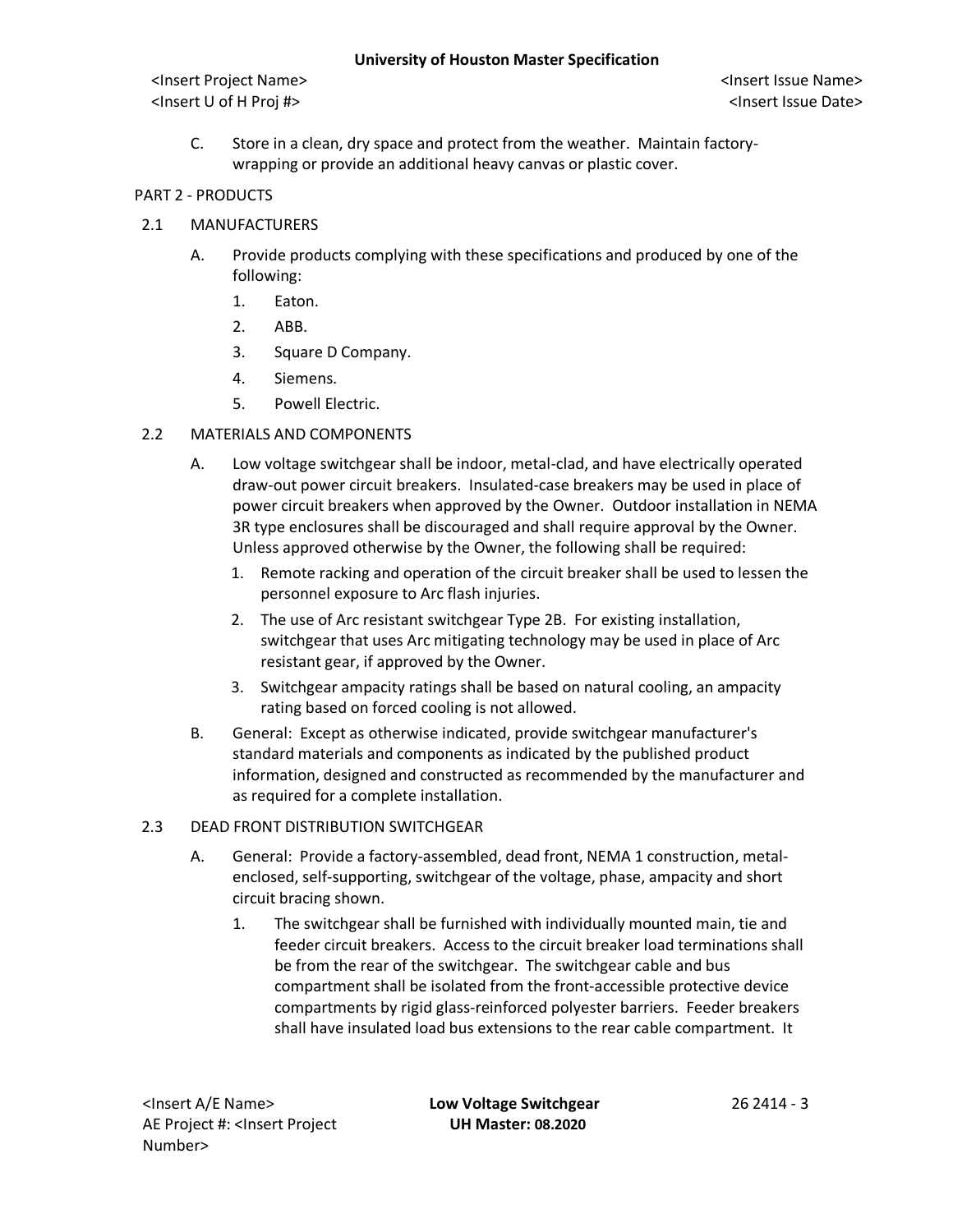<Insert Project Name> <Insert Issue Name> <Insert U of H Proj #> <Insert Issue Date>

shall be possible to make up the outgoing feeder cable terminations without reaching into or over the switchgear horizontal or vertical busses.

- 2. The top, bottom and sides of each breaker and instrument compartment shall be isolated from adjacent compartments by grounded steel barriers. Cubicle doors for low voltage power circuit breakers shall not contain any ventilation openings and shall be hinged and provided with a quarter-turn latches. Breaker cubicle door latches shall have padlocking provisions.
- 3. Closed door drawout shall be provided so that the breakers can be racked out from the connected through test to the disconnect position while the compartment doors remain stationary and closed.
- 4. Provide shutters in draw-out breaker compartments to cover breaker primary line and load disconnects when the breaker is removed from the compartment.
- 5. Switchgear shall consist of the required number of front and rear aligned vertical sections bolted together to form one metal-enclosed rigid lineup. The switchgear shall be designed as a free-standing board with rear access to all line and load terminations.
- 6. Switchgear shall include all protective devices and equipment as shown with necessary interconnections, instrumentation, and control wiring. Small wiring, necessary fuse blocks, and terminal blocks within the switchgear shall be furnished. All groups of control wires leaving the switchgear shall be furnished with terminal blocks with suitable numbering strips.
- 7. Switchgear shall have provisions for future expansion where shown on the Drawings.
- 8. All PTs and CTs, including accessories (fuses, wiring terminal strip, shorting terminal blocks etc.) shall be mounted in a front accessible location without having to remove any covers for access.
- 9. All feeder compartments in the rear wiring section shall be isolated from any adjacent feeder breakers and the individual feeder section door shall be lockable without locking the entire feeder compartment section.
- 10. When rear access doors are provided, the door shall be either full height or split, hinged, and bolted. All rear access doors shall have provisions for padlocking.
- B. Enclosure Construction: The switchgear framework shall be fabricated on a dieformed steel base or base assembly, consisting of formed steel and commercial channel welded or bolted together to rigidly support the entire shipping unit for moving on rollers and floor-mounting. The framework shall be formed code gauge steel, rigidly welded and bolted together to support all coverplates, busing and component devices during shipment and installation.
	- 1. NEMA 1 switchgear sections shall have an open bottom and individually removable top plates for installation and termination of conduit. Top and bottom conduit areas shall be clearly shown and dimensioned on the shop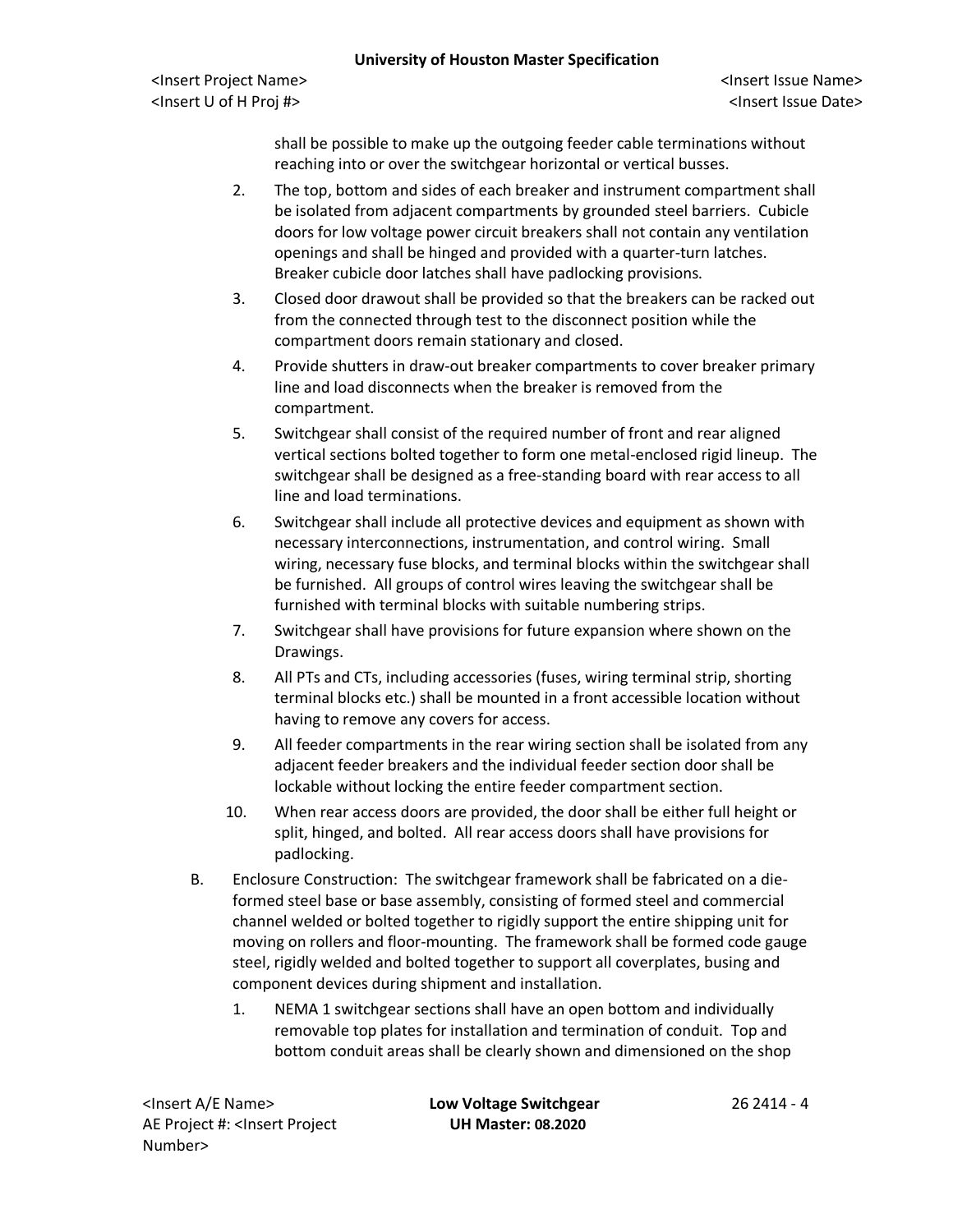<Insert Project Name> <Insert Issue Name> <Insert U of H Proj #> <Insert Issue Date>

drawings. All front plates used for mounting meters, selector switches or other front-mounted devices shall be hinged, with all wiring installed and laced and with flexibility at the hinged side. All closure plates shall be screw removable and small enough for easy handling by one man. Furnish bus stubs, factory-fabricated with unit, on top of switchgear for proper entrances and exits of busway when shown on the Drawings.

- 2. All steel surfaces shall be chemically cleaned and treated to provide a bond between paint and metal surfaces to prevent moisture entrance and rust formation under the paint film. The paint finish shall be manufacturer's standard gray enamel over rust inhibiting phosphate primer.
- 3. A traveling type, rail mounted, circuit breaker lifter shall be provided on top of switchgear to provide a means for removal of the circuit breakers and/or a breaker lift cart shall be provided.
- 4. Furnish full height lockable rear hinged doors for each section for access to rear cable compartments.
- 5. When rear access doors are provided, they shall be either, full height or split, hinged, and bolted. All rear access doors shall have provisions for pad locking.
- C. Busing: The switchgear busing shall be silver-plated copper and of sufficient crosssectional area to continuously conduct rated full load current with a maximum temperature rise of 65°C above an ambient temperature of 40°C.
	- 1. The busbars shall be rigidly braced to comply with the integrated equipment rating of the switchgear. The main horizontal busbars between sections shall be in the middle of the switchgear to accommodate rear termination compartment. The horizontal main busbar supports, connections, and joints shall be bolted. All bolted joints shall be bolted with medium carbon steel, zinc or cadmium-plated hardware equipped with lock washers and torqued to the manufacturer's recommended settings. All draw-out breaker primary connections shall be silver-plated.
	- 2. Provide 100 percent rated neutral.
	- 3. Buses shall be arranged A-B-C, left-to-right, top-to-bottom, and front-to-rear throughout. A ground bus shall be secured to each vertical section structure and extend the entire length of the switchgear. Neutral busing, where installed, shall be full capacity rated, unless noted otherwise.
	- 4. The main horizontal bus and incoming line shall be isolated and insulated from outgoing busing and cable connections.
	- 5. Provide fully equipped spaces for future devices with bussing and bus connections, suitably insulated and braced for short circuit currents, as indicated on Drawings.
- D. Integrated Equipment Rating: Each switchgear, as a complete unit, shall be given a single integrated equipment rating by the manufacturer. The integrated equipment short circuit rating shall certify that all equipment is capable of withstanding the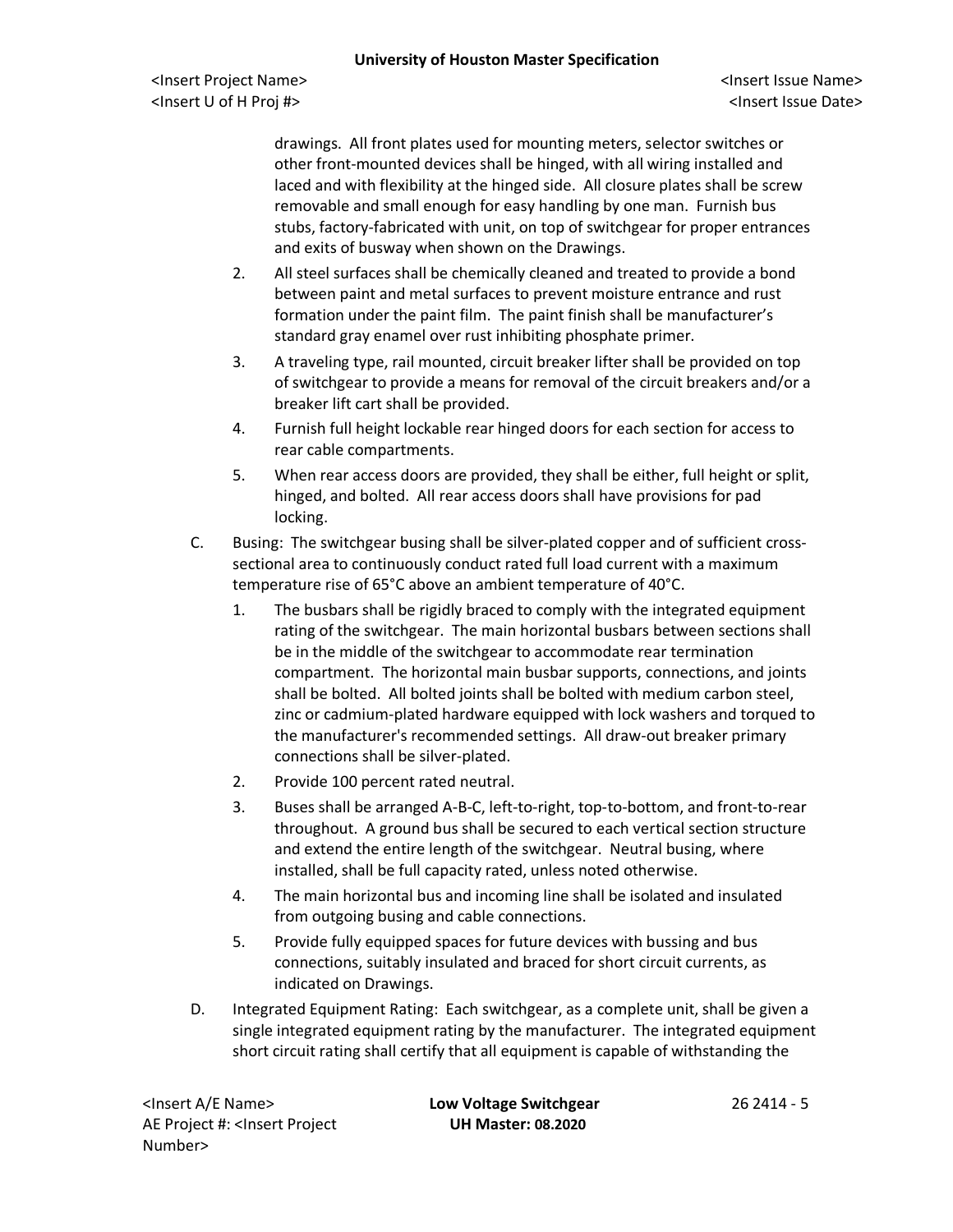<Insert Project Name> <Insert Issue Name> <Insert U of H Proj #> <Insert Issue Date>

stresses of a fault equal to that shown in RMS symmetrical amperes. Such ratings shall have been established by actual tests by the manufacturer on similar equipment construction as the subject switchgear. This test data shall be available and furnished, if requested, with or before the submittal of shop drawings.

- E. Indicating Instruments: Provide indicating instruments as specified, scheduled or shown on the Drawings:
	- 1. Current Transformers: ANSI C57.13; 5 ampere secondary, window type, primary/secondary ratio as required; burden and accuracy consistent with connected metering and relay devices, 60 Hz. The CT accuracy class shall be specified by the Engineer.
	- 2. Potential Transformers: ANSI C57.13; 120 volt secondary, disconnecting type with integral fuse mountings, primary/secondary ratio as required; burden and accuracy consistent with connected metering and relay devices, 60 Hz.
	- 3. Provide a meter for the switchgear as shown on the drawings. Meter shall be a Shark 250V4 or equivalent approved by the Owner. The unit shall be Underwriter's Laboratory listed per UL508.
		- a. The electronic metering device shall have a six digit LED readout which will allow local display of the following electrical parameters:
			- 1) Voltmeter, phase to phase and phase to neutral.
			- 2) Current, per phase RMS and 3-phase average.
			- 3) Demand current, per phase.
			- 4) Power factor, per phase and 3-phase total.
			- 5) Real power, 3-phase total.
			- 6) Reactive power, 3-phase total.
			- 7) Apparent power, 3-phase total.
			- 8) Energy (MWH).
			- 9) Reactive Energy (MVARH).
			- 10) Frequency.
			- 11) Average demand real power.
		- b. The electronic metering device shall have the following additional features and characteristics.
			- 1) Built-in communications capability which will allow multipoint communication to a remote PC via an RS-485 communications port and TCP/IP ethernet communication capability.
			- 2) Adjustable demand interval (5-60 minutes).
			- 3) Nonvolatile memory for storing all historical data.
			- 4) A "waveform capture" function to store voltage and current waveforms in memory for analysis via the communications port.
		- c. Setup of the electronic metering device shall be accomplished from the front of the device. It shall not be necessary to open the front of the enclosure to reach rear-mounted dip-switches. Setup parameters shall include CT ratio, PT ratio, system type (3-wire or 4-wire) and demand interval.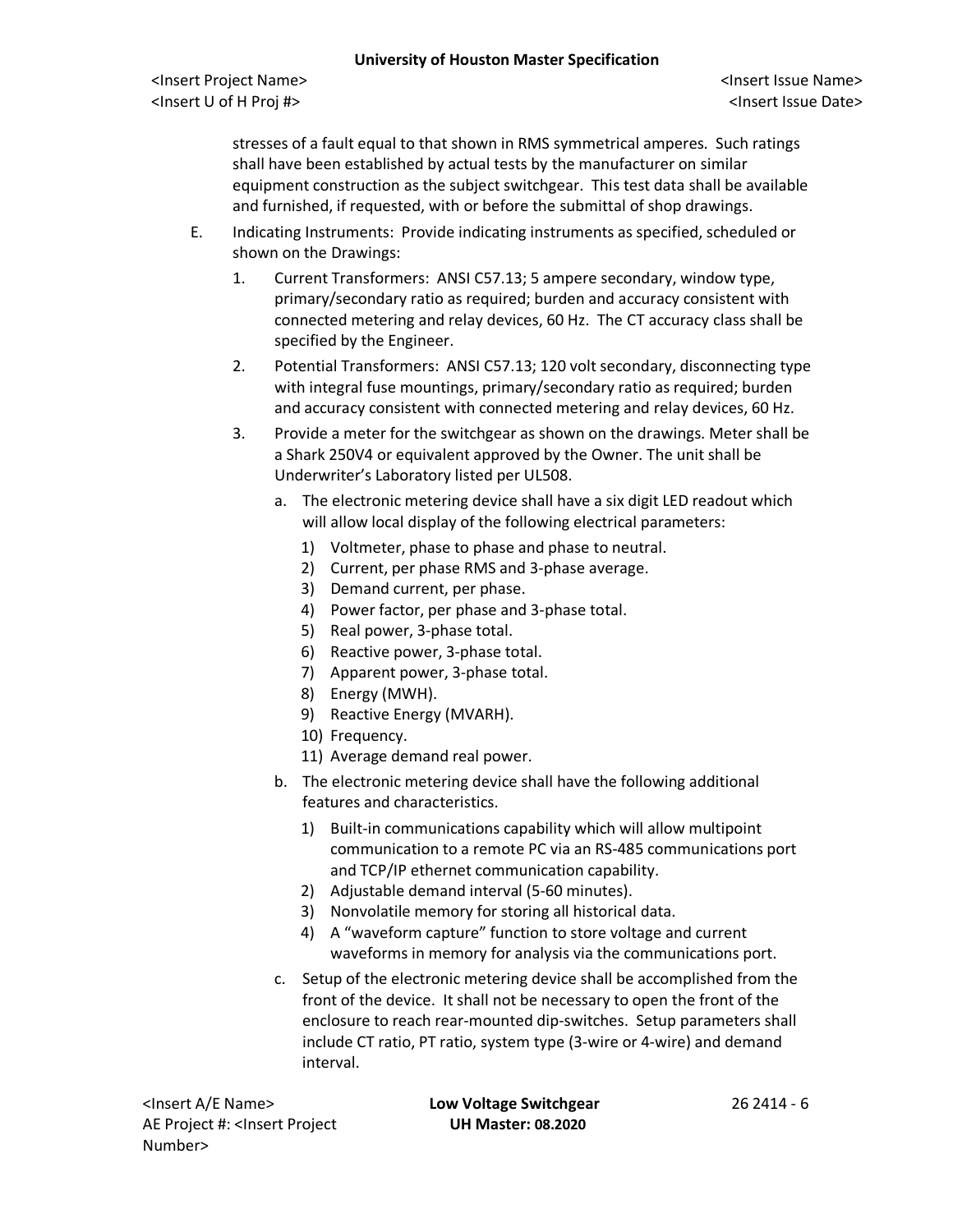- d. All setup and reset functions shall be keyswitch or password protected to prevent unauthorized or accidental change of value.
	- 1) The accuracy of the electronic metering device in percent of full scale for various readouts shall be as follows:
	- 2) Current and voltage measurements +/- 0.1 percent.
	- 3) Power and energy +/- 0.15 percent.
	- 4) Frequency +/- 0.007 percent.
	- 5) Power factor +/- 0.2 percent.
	- 6) Data update time 1 S.
- e. Secondary meters as required by the Riser Diagram shall be Shark 250 V4 or equivalent approved by the Owner.
- f. Building Automation System (BAS) Interface: Coordinate with building controls vendor to provide interface with BAS. If BAS in not compatible with Modbus provide a BACnet interface to allow the BAS (Building Automation System) to monitor the switchgear's metering.
- F. Overcurrent Devices:
	- 1. Switchgear shall have installed circuit breakers sized as shown on the Drawings and as described below:
	- 2. Main and tie protective devices shall be low voltage power circuit breakers. All protective devices shall be UL1066 Listed, designed and tested to ANSI C37 and NEMA SG-3 standards.
	- 3. Circuit breakers shall have a true, two step stored energy mechanism providing quick make and quick break operation. The breaker mechanism shall be capable of being charged after closing the circuit breaker. It shall be possible to discharge the energy in the closing spring without closing the breaker main contacts. Manual charging of stored-energy mechanism and operation of devices shall be accomplished with compartment door closed and latched. All breakers shall be electrically operated using Electroswitch control switch or equivalent to open and close breaker. The breaker shall electrically charge the spring mechanism.
	- 4. Main Breakers: The breakers shall be provided with RELT (Reduced Energy Let-thru) functionality or the manufacturer's equivalent. This provision shall provide the breaker with the capability of being set to an alternate instantaneous setting including the minimum instantaneous trip setting for the breaker to reduce arc flash energy while in a maintenance mode. The signal to set to minimum setting shall factory wired to a switch on the front of the switchgear or at a remote location as indicated on the drawings. There shall be an indicating lamp to let the operator know that control power is available to operate the RELT system and an indicating lamp or illuminated switch that indicates the settings are in the RELT mode. The signal to indicate the breaker is in the RELT mode shall be in the form of positive feedback from the trip unit and not just an indication that a signal has been sent. The switch

<Insert A/E Name> **Low Voltage Switchgear** 26 2414 - 7 AE Project #: <Insert Project Number>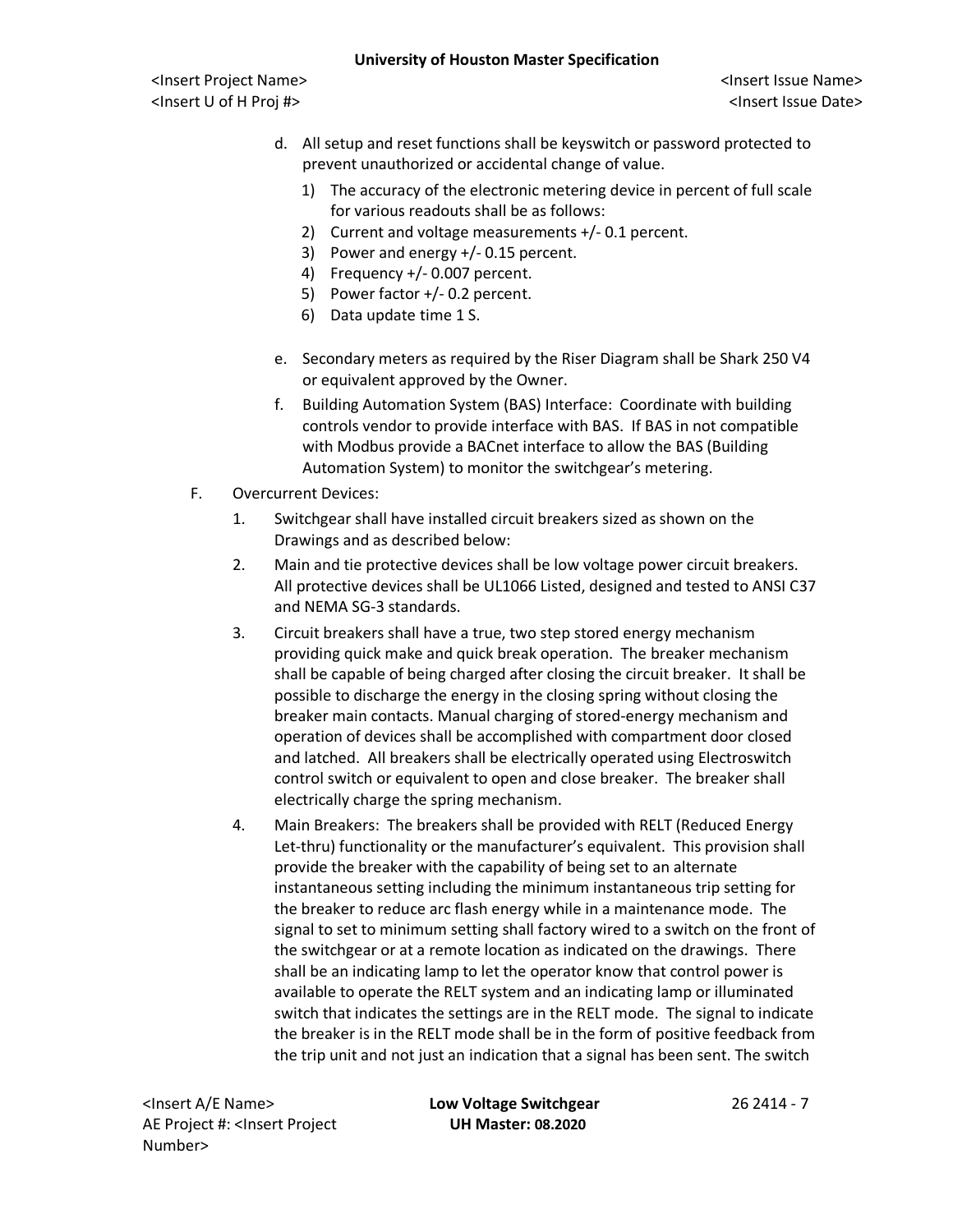to initiate the RELT function shall be provided with padlock capabilities so that the operator can follow standard lockout tag-out procedures. Use RELT for existing installation. The suggested instantaneous setting for the alternate RELT function shall be included in the coordination study for the project. If instantaneous setting is left in the alternate setting mode for longer than 10 minutes, the setting shall automatically return to the normal protective settings. Arc flash detection using an SEL Arc flash point sensor or equivalent wired back to SEL 751A relay or equivalent with an Arc flash sensor module can be considered as an option. The Arc flash sensor module shall operate when the light values exceeds the setpoint and the current values exceeds the nominal operating current.

- 5. All breakers shall be electrically operated using Electroswitch control switch or equivalent to open and close breaker. The breaker shall electrically charge the spring mechanism.
	- a. Breaker cases shall be constructed from high dielectric strength, glassreinforced insulating material.
	- b. Breakers shall be manually operated and provided with a handle for charging a spring-loaded, quick-make quick-break mechanism. When charged, the stored energy mechanism shall be capable of closing the breaker and still have sufficient capacity to open the breaker before recharging the mechanism.
	- c. Breakers shall be of draw out construction for individual removal and ready replacement from front of switchgear. Draw out construction, shall permit breaker to be withdrawn from an engaged (CONNECTED) position, to test position, and to disengaged position. Draw out mechanism shall be mechanically interlocked with circuit breaker's trip mechanism so that breaker must be OPEN before it can be moved into or out of the CONNECTED position. The breaker shall automatically trip open if it is withdrawn while in CLOSED position. A CLOSED breaker shall trip open before it is racked into the engaged position.
	- d. Breakers shall be equipped with a solid-state programmer, flux shift trip device, and current sensors to control the breaker operation under overload and fault conditions. Devices shall be capable of communicating via RS-485 and/or TCP/IP with a CAT 6 cable connection. The solid-state electronic programmer shall have the following features and tripping functions.
		- 1) Adjustable current setting. (.5-1.0X in .05 increments)
		- 2) Adjustable long-time delay. (19 bands)
		- 3) Adjustable instantaneous pick-up. (0.5X increments)
		- 4) Adjustable short time delay. (11 constant bands, 3 slopes)
		- 5) Adjustable short time pick-up. (0.5XLT increments)

<Insert A/E Name> **Low Voltage Switchgear** 26 2414 - 8 AE Project #: <Insert Project Number>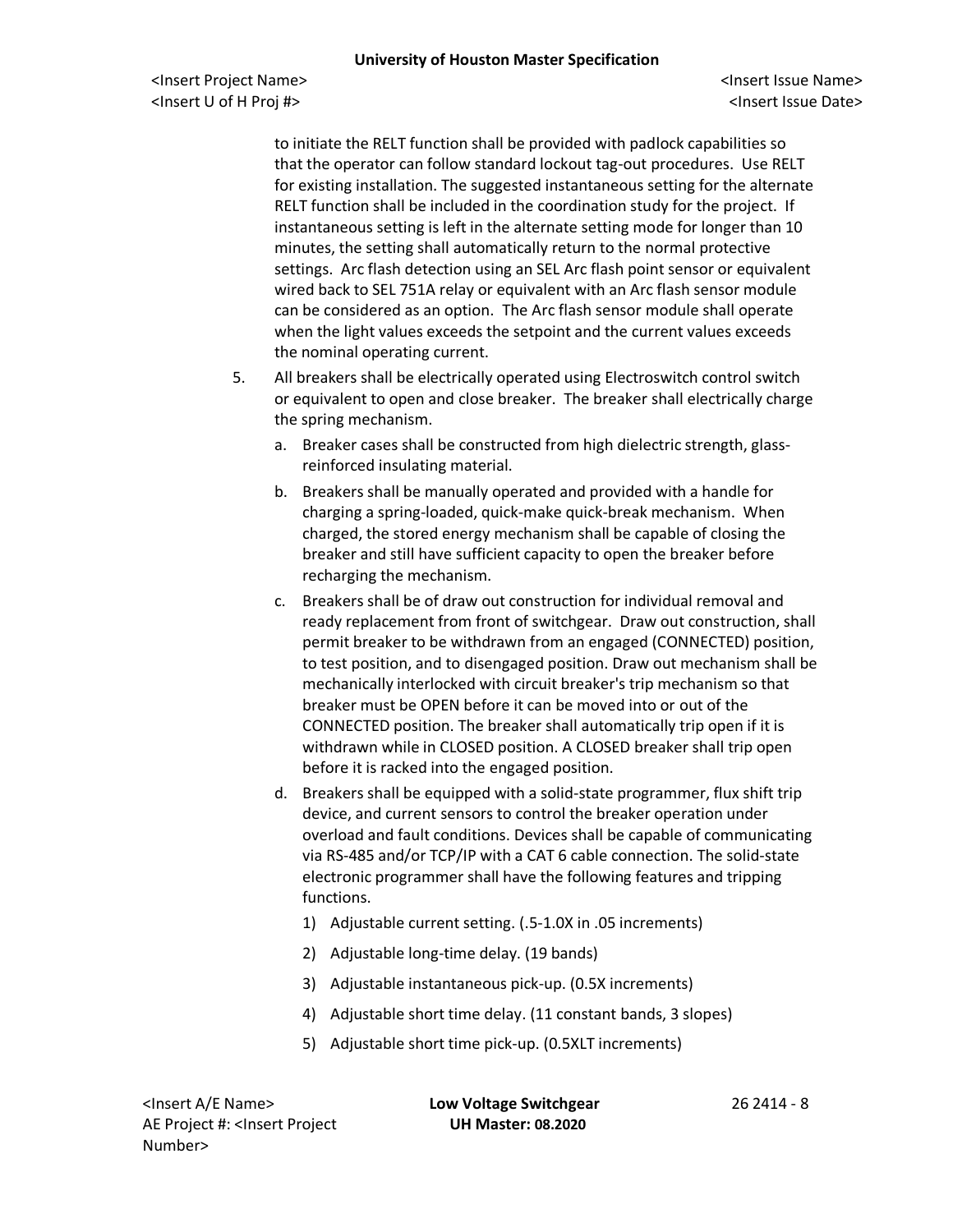Where GF is indicated on the drawings or schedules, provide the following:

- 6) Adjustable ground fault pickup. (0.01 increments)
- 7) Adjustable ground fault delay. (14 bands, 2 slopes)
- e. Breakers shall have a minimum symmetrical interrupting rating of 65,000 amperes, or as scheduled or shown on the Drawings.
- f. Breakers shall be equipped with a factory-installed padlock option over the "OFF" button to prevent charging the mechanism or closing the breaker.
- 6. If automatic residual, auto transfer scheme is specified, the system shall be provided using microprocessor based logic relay system equivalent to SEL residual automatic transfer scheme using Mirror bits communication.
- G. Ground Fault Protection: Where shown on the Drawings, ground fault protection shall be achieved by integral ground fault sensing in the circuit breaker trip unit with adjustable pickup for ground fault currents, field-adjustable from 20 percent of breaker sensor rating to 1200 amperes or breaker trip rating and minimum of .058 sec to .917 sec time delay. The ground fault protection system shall include all necessary sensors, internal wiring, and relays to coordinate opening faulted circuits monitored.
	- 1. Ground fault trip function shall also have output contacts for breaker/switch tripping and shall incorporate a memory function to recognize and initiate tripping on intermittent ground faults.
	- 2. Ground fault protection shall be set at minimum settings for both current and time during construction. The switchgear manufacturer shall include in the submittal data for the switchgear, the minimum setting of the devices and the recommended setting for normal building operation shall be provided in the coordination study.
	- 3. The ground fault system shall be factory-tested prior to shipment as specified herein:
		- a. The switchgear manufacturer shall provide a factory ground fault protection system test for circuit testing and verification of tripping characteristics. The manufacturer shall pass predetermined values of current through the relay sensors and measure the relay tripping time for each phase and neutral (if required). The measured time current relationships shall be compared to the relay trip characteristic curves. If the relay trips outside the range of values indicated on the curve the relay shall be replaced or recalibrated.
		- b. Additional auxiliary, pilot and control relays, electrically operated switches, shunt trip switches, and similar items shall have proper voltages applied to their circuits and satisfactory operation demonstrated.
		- c. Upon completion of the factory ground fault protection system test, the current and time on each relay shall be set to their minimum values.

<Insert A/E Name> **Low Voltage Switchgear** 26 2414 - 9 AE Project #: <Insert Project Number>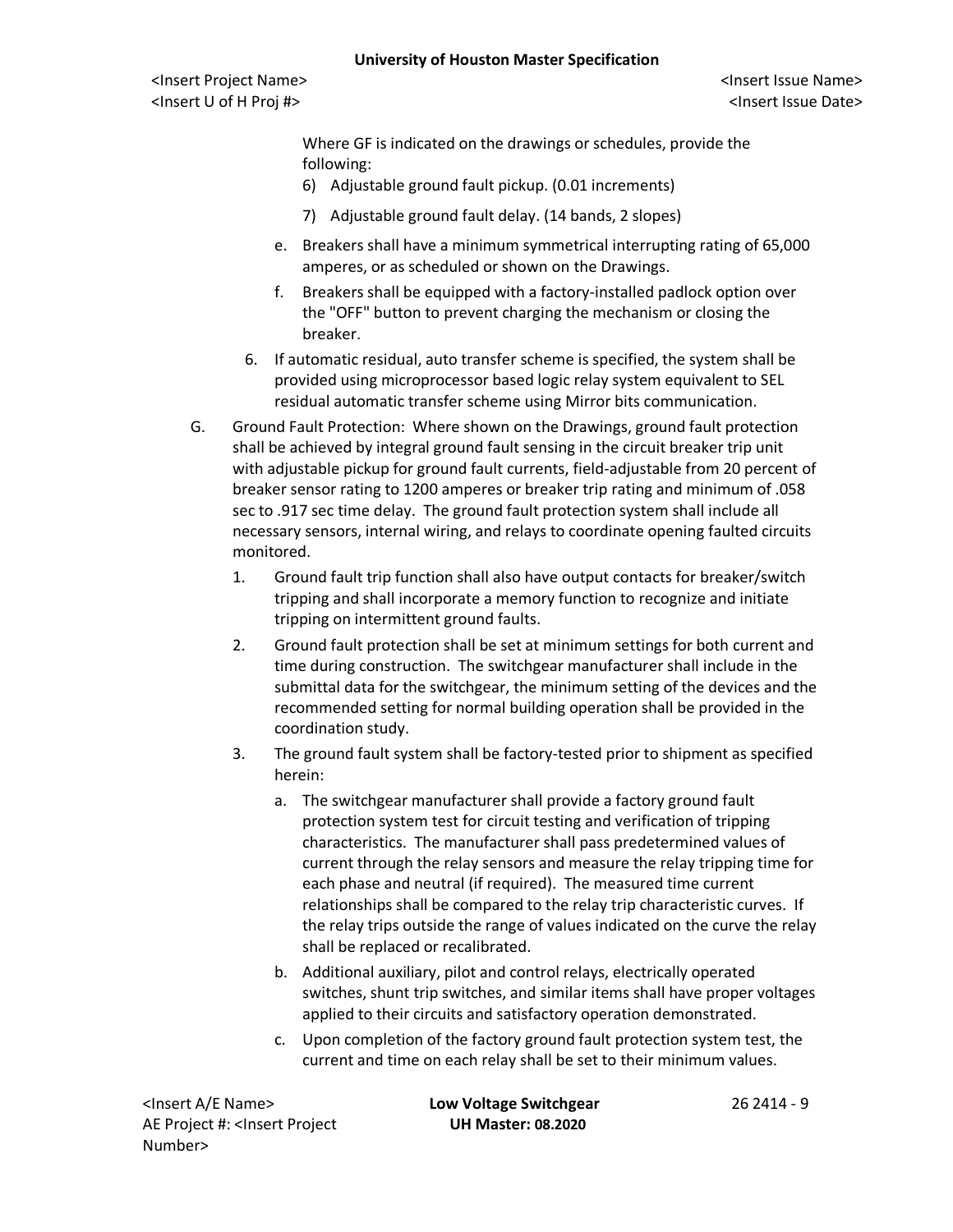<Insert Project Name> <Insert Issue Name> <Insert U of H Proj #> <Insert Issue Date>

- H. Kirk key interlocks shall be provided between main-tie-main or between two main devices on manually operated throw-over scheme as shown on the one line diagrams. [**Main-Tie-Tie-Main. This will allow for momentary paralleling of the breakers while operating via manual operation or via the residual automatic transfer system.**]
- I. Provide infrared scanning windows in the rear covers of main switchgear sections, including Main-Tie-Main, **[Main-Tie-Tie-Main, will allow for Tie to be tested without having total outage]** to facilitate the use of an IR camera for purposes of thermal scanning incoming and outgoing lugs of main circuit breakers. The IR windows shall be an IR "transparent" mesh for indoor NEMA 1 applications or an IR crystal window for outdoor NEMA 3R applications. IR windows shall have a gasketed cover plate secured with tamper-resistant hardware.

# PART 3 - EXECUTION

- 3.1 INSTALLATION OF SWITCHGEAR
	- A. General: Install switchgear where shown, in accordance with the manufacturer's written instructions and recognized industry practices to ensure that the switchgear comply with the requirements and serve the intended purposes.
	- B. Standards: Comply with the requirements of NEMA and NEC standards and applicable portions of NECA's "Standard of Installation", for installation of switchgear.
	- C. Tightness: Torque bus connections and tighten mechanical fasteners.
	- D. Concrete Pads: Install switchgear on a reinforced concrete housekeeping pad. The housekeeping pad shall extend 3 inches beyond the housing of the switchgear unless shown otherwise. Switchgear shall be bolted to the housekeeping pad using 3/8 inch minimum galvanized bolts and anchors on 30 inch maximum centers. Furnish the exact position of any block outs, dimensions, and location of the housekeeping pads in a timely manner so as to prevent delay of the concrete work.
	- E. Adjustment: Adjust operating mechanisms for free mechanical movement.
	- F. Finish: Touch-up scratched or marred surfaces to match original finish as supplied by the manufacturer.
	- G. The switchgear ground bus shall be connected at a minimum of two locations to the ground grid with a minimum conductor sized per NEC Article 250. The switchgear frame shall be bonded to the ground grid with a minimum sized bonding per NEC Article 250.
- 3.2 TESTING
	- A. Pre-energization Checks: Prior to energization, check switchgear for continuity of circuits and for short circuits.
	- B. Switchgear Insulation Resistance Test: Each switchgear bus shall have its insulation resistance tested after the installation is complete except for line and load side connections. Tests shall be made using a Biddle Megger or equivalent test instrument at a voltage comply with NETA ATS insulation resistance values per the